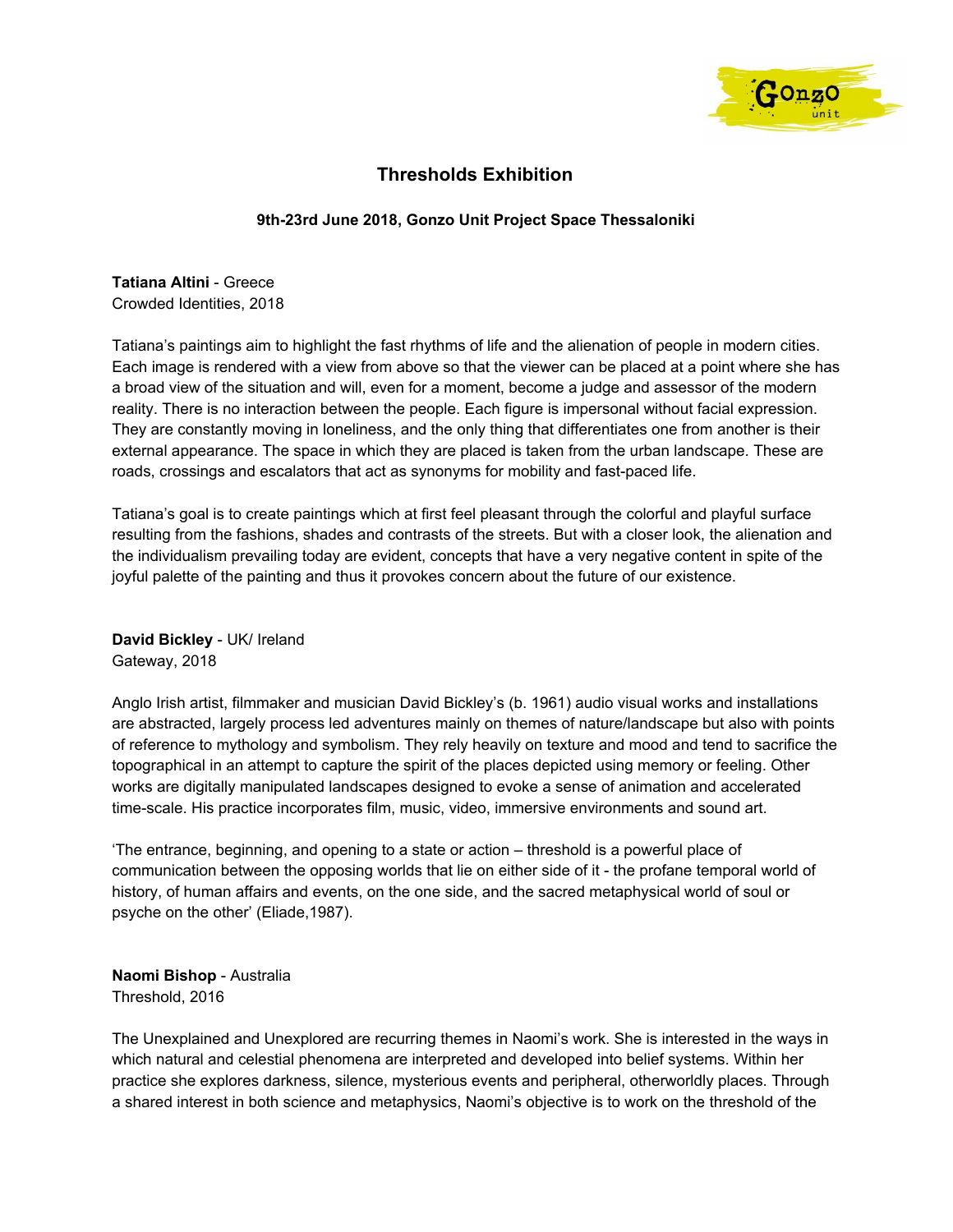natural and supernatural, exploring the point at which they might converge and reveal secret knowledge from unseen worlds. Since 2006 she has been working with objects and images connected with ritual, shamanism, and the supernatural.

The painting *Threshold* began during a residency in Finland, after a walk in the forest. In this forest the artist felt that she was on the edge of something magical and primeval, a gateway to another world, the threshold of something sublime and mysterious. Between two rows of silver birch trees was a strange black stream that was dark and impenetrable, and yet reflective of the sky above. This stream reminded her of a mythological crossing between one world and the next.

#### **John Blythe** - UK

#### Transitions, 2016

Situated in the realm of light based image making, John's art practice focuses on the familiar and unfamiliar in the (often repetitive) daily experiences of life, the physical interactions involved in moving from place to place and internally to places of memory, sensation and the ineffable. He interrogates the material, experiential and perceptual nature of these interactions through a practice of attending to the present moment. His work existing as an intermedium between still image, time based media and sound, digital and analogue, process and concept. His interest is as much in the making as in the subject. He explores the conceptual possibilities of the making process in photography, bringing it closer to performance, broadening the potentiality to explore connections between process and meaning. His practice is also informed and supported through the integration of his artist teacher identities.

'Transitions' documents the artist's daily journey and is recorded through one entire day from climbing out of bed to returning to sleep. The work represents an act of attending to the constant change of environment, capturing every change of space or surface under foot, requiring the constant attention of the artist, focusing the mind and the awareness. The chronologically presented clips, captured using a mobile phone, highlight the ever-present eye of digital media and question this often criticised source of distraction and how we perceive our relationship with technology, each other and our surroundings.

## **Ann Carragher** - Ireland/UK

Landscape Liminality and Lament, 2015 to present

Ann's practice explores boundaries, demarcations, and contested and liminal spaces, relative to landscape and the architectural urban environment. She is interested in how these spaces are mediated physically and psychologically - whilst simultaneously exploring the social, environmental and philosophical issues concerning our relationship to such environments. The work alludes to uncertainties and anxieties of our time, evoking a sense of loss and lament, through temporal and ephemeral metamorphic. Her current research aims to conduct an examination of the concept of liminality applicable to debates concerning border studies and identity politics. Her research mediates on a specific area of border territory between the South Armagh/Louth border between the ROI and NI, known as 'The Gap of the North' and aims to theorise the social fabric of the border and border experience (internally and externally) to develop an understanding of identity, memory and place through practice led research. Human experience is mapped into an array of discursive discourses regarding borders, where socio economic and political histories converge.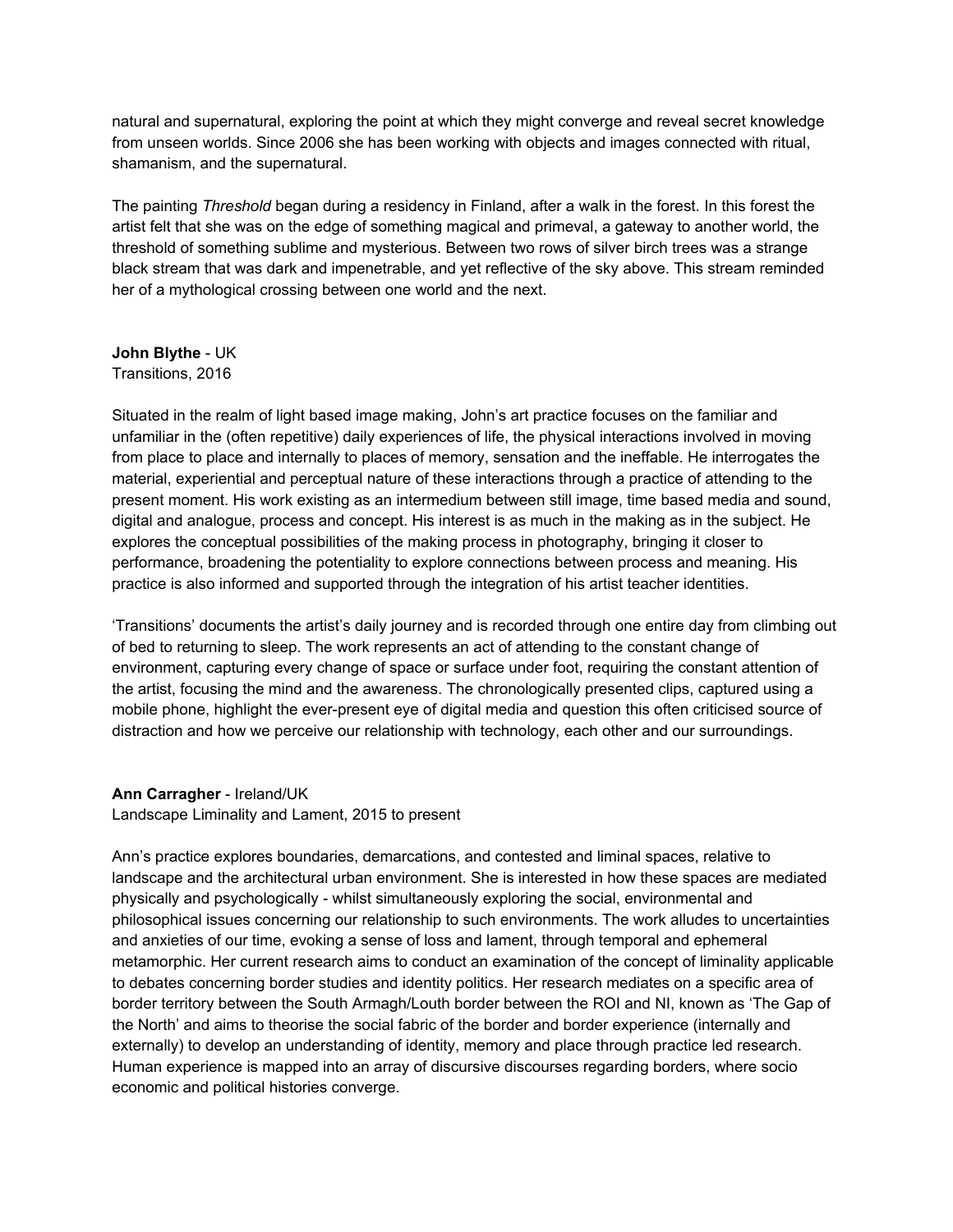For the exhibition Ann exhibits one piece from her research title 'Landscape, Liminality and Lament' which presents three separate yet interrelated lines of enquiry. The landscape will become the 'expanded space for observation' engaging in the found cultural context of the site, suspended between past, present and future. Liminality, hauntology and spectrality as concepts and methodology have crucial critical resonance with contemporary concerns, especially with regards to Brexit, the EU's position of dissolving borders and the reconciliation processes.

#### **Emma Coop** - UK Latent, 2017

Emma Coop is a British Artist who lives and works in London. The drawings of Emma Coop are quiet and reflective, they invite the viewer to look and to be immersed in their detail. Repeatedly making drawings of the sea, Coop has a connection with late eighteenth and early nineteenth century Romanticism, whereby a landscape could summon a visual representation of an emotional state. Drawing with graphite, an interplay of emotions is expressed through the relationship between opposing drawing styles, or by the tension created by the materiality of the surfaces she draws onto. Of interest is the competing visibilities of surface composition with the drawn sea surface of her work.

Coop's work examines the nature of 'a moment' or, by contrast, the lengthy unraveling of time. The drawings created depict split second moments, yet take considerable time to make. Her work slowly dwells on the assimilation of detail to the point where by the process of drawing becomes an mesmeric act in itself. The resulting artworks express this labored process along with it's inherent futility and desire.

## **Craig Dow** - UK

Untitled (Female Portrait) and Untitled (Male Portrait) *from the series Panta Rhei*, 2018

Craig engages photography and film as a hybrid subject/object to straddle the divide between culture and nature. The camera acts as a technological medium and vehicle that can broaden an understanding of our experienced environment. Engaging the light sensitive film in actions whereby it physically merges with the object depicted the camera is used as a means to unite, rather than interrupt, with the resulting imagery revealing the possibility of a unity of subject and object, representation and abstraction, humankind and environment. The work becomes as a trace as well as an image, the trace of the physical process.

Untitled (Female Portrait) and Untitled (Male Portrait) are from a new body of work based on the pre-Socratic philosopher Heraclitus' concept Panta Rhei. By silhouetting these naked figures Dow is denying them individuality, and instead drawing attention to the commonality of being human. The window framing the figures is a point of crossover, or threshold, between inside and outside worlds. This is where we now exist as a species, not as a part of the natural world anymore, but surrounded by our technology and in realities of our own creation and imagination. But as much as we may try to renounce it, we are still anchored in nature. The images also make reference to photography's historical roots (the earliest surviving 'photograph from nature' is Nicephore Niepce's View from the Window at Le Gras, 1826, and a photograph of a latticed window in Lacock Abbey, made by William Fox Talbot in 1835, may be the oldest photographic negative made in a camera).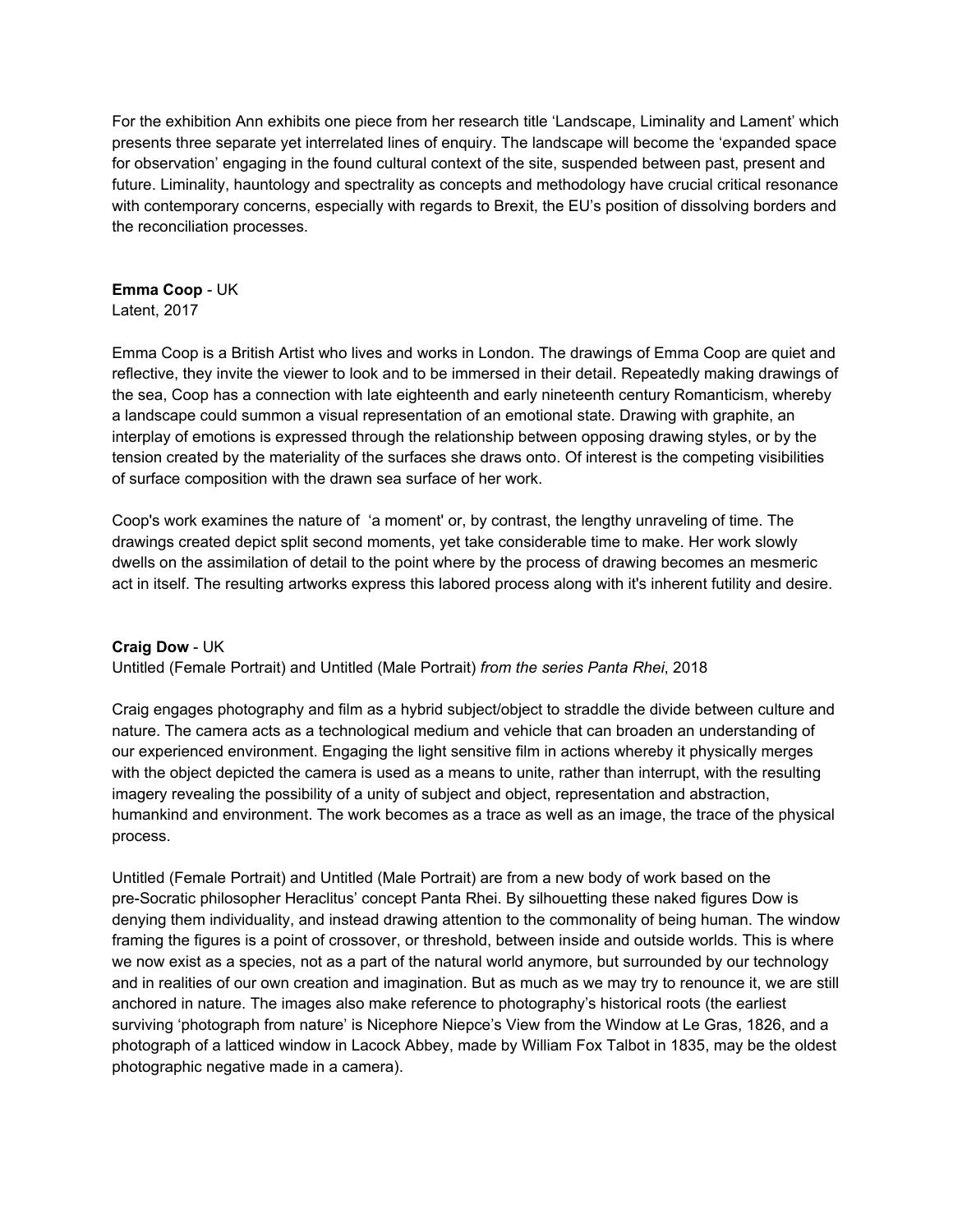**Ben Fuog** - Australia/Greece 'Socrates', 2017

Ben Fuog is an Australian artist living in Athens. 'Socrates' is taken from Ben's series 'Faces of Exarcheia/Children of the Night', a collection of paintings that are inspired by people he was drawn to locally whilst residing in the area of Exarcheia in Athens. 'Socrates' is a Bangladeshi immigrant, who walked to Europe. The portrait of him is representative of one of the thousands of displaced people currently calling Greece home.

#### **Michael Gatzke** - Germany At an unattainable distance, 2018

"Silence is fundamental for every individual, for every culture as a whole. A culture that forgets that and sets it on "full droning" is dying, basically dead, even if she keeps herself on her feet for a while. But what keeps her on her feet does not come from the time of the full boil, but from a time before that, a time when silence had not been destroyed. One feeds on the nourishing culture or fruit of earlier decades and centuries, while one pursues its consuming business and pleasures." Günter Seubold in "Silence and Being" of 2014 and there from the essay "Aesthetics of silence":

Michael's current series of paintings attempt of capture the slowness of images, countering the tempo of electronic picture noise. He is interested in silence, which has become somehow stale, outdated, and even strange, in this busy and internet oriented era. Silence does not just happen, you have to make a conscious decision to be quiet. To experience silence, you have to go offline. Michael's paintings are missing everything colorful and loud. Ostensibly nothing or very little happens, yet everything seems possible at anytime. Perhaps the sceneries found there only form the resonance to the artists inner worlds. There are no really real pictures of landscapes to be seen, but open wide horizons, that come from the abstraction. The few people and animals appearing in collage form seem archaic and concentrated, they do not really participate in their activities.

# **Theano Giannezi** - Greece

3,14 2018

Theano is a multidisciplinary artist working in painting, illustration, collage, and sculptural installation. Her works are inspired by natural forms, found objects and urban life. She was born, lives, works in Thessaloniki, where she also studied Fine Arts.

Part of a growing series of paper sculptures, Theano's new work *3,14* explores her personal relationship with, and experience of, her home city Thessaloniki. The paper cut installation acts as a physical threshold, inviting the viewer to interact and move through it revealing a fragile, yet fluid structure, and representing an endlessly complex and unknowable urban sprawl. Using a reoccurring pattern, the artwork forms an archway mimicking the city's position at the gateway to Europe. Mathematically puzzling in structure, for the artist *3,14* is essentially unfinished. The symbol of ∏ as the infinite and 'irrational number', visually depicting an arch, holds special significance to the installation.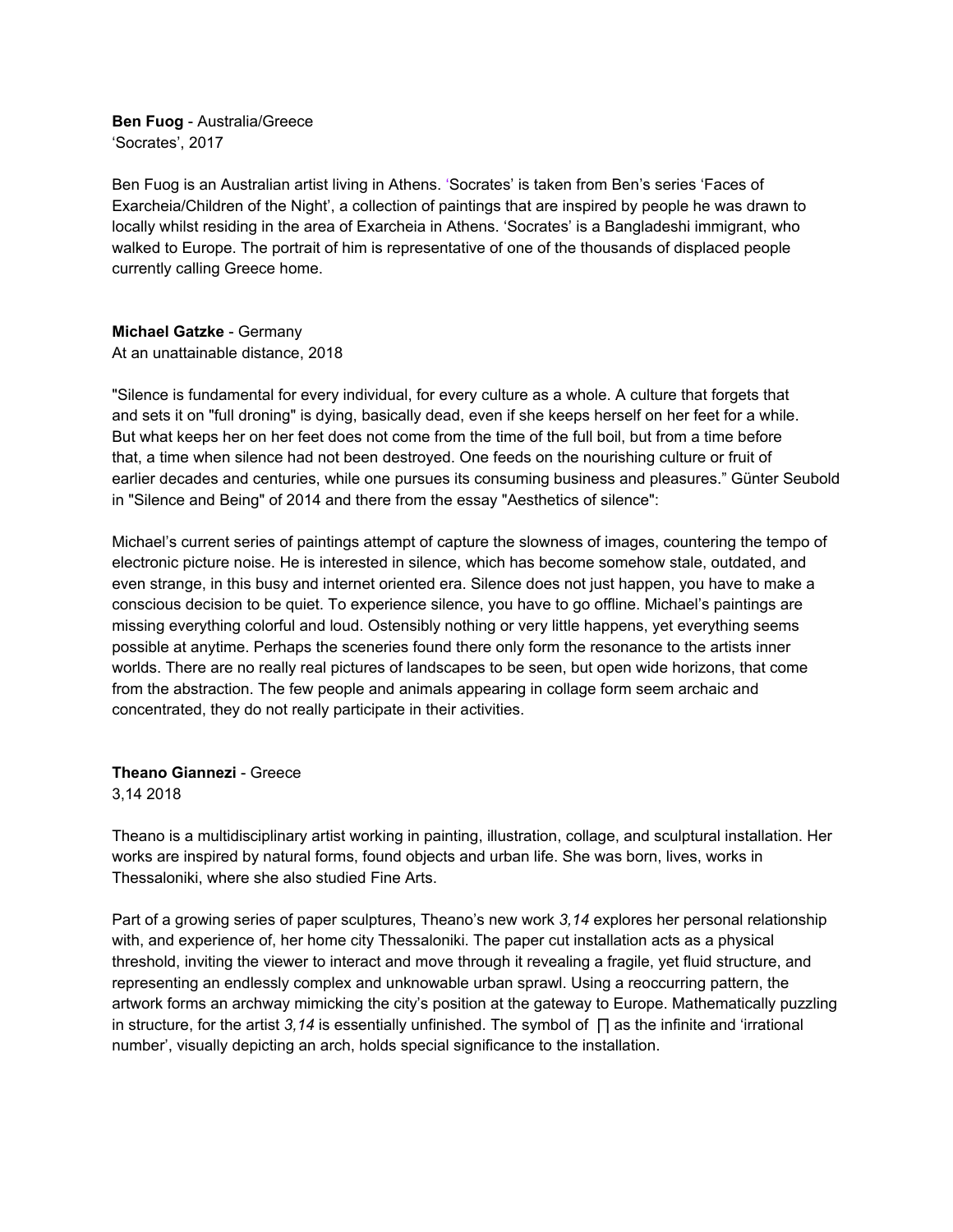## **Christos Gkenoudis** - Greece/UK

Illusion – Self Definition, 2018

## *"The self-proclaimed Greek Linda Evangelista (or Ε - Βαγγελίστρα (E - Vagelistra) that is accessing the queer fantasy of a supermodel." - Christos Gkenoudis, 2018*

The work Christos currently creates involves the perception of his image and body, places where his creativity manifests and taps into an identity that doesn't match the bare ego. With the creation of the video visuals and the use of them through live performance acting as a catalyst, he can access a bizarre dimension of fantasy, a place to blossom and fill the room with freedom of expression and colour.

More specifically, he taps into the realm of an elegant fragility and hyperreal decadence, the presentation of his queer body how he manipulates it to create a different identity through the make-up, the extravagant costumes and the presence of the unearthly starlet that he emits. These physical alterations are the talisman to channel a behaviour that he cannot tap into in day to day life, whilst the audience escapes and is using an idol, for example, the performer as a mirror to reflect upon themselves. This mode of perception is the most seductive and is one that can make someone to push through thresholds and re-examine transparency of their personal identity.

#### **Gobscure** - UK

Standing in the streets together and holding question marks, 2018

Gobscure in an artist based in the North East of England, UK whose practice spans across multiple art forms including visual arts, poetry, theatre, film, intervention and spoken word.

Standing in the streets together and holding question marks, is an artist book telling a little (backwards) story of our mazer (north-east word for amazing person) whose nearest city was Thessaloniki. The threshold between memory and forgetting is the works essence. The book explores thresholds of understanding, doorways of languages and of nurture, of opening and closing; and of transitions - love / radicalism / grieving (and even their gender wanting to transition but not given the chance). The book is partial glimpses of memories and the art and ideas cross multiple thresholds. The time for this work is now - against rising intolerances there is the need to find the threads that connect.

## **Aksel Haagensen** - Estonia

Grandmother in a boat II (Bloody Foreigner), 2017

Aksel is an Estonian artist working mainly with photography, documentary and installation. He is interested in the parallel world created by photography and documentary narratives. While any still or moving image puts forth a truth, his work considers the ways in which we interact with them and bend the truth to conform to our preconceived ideas. Aksel's video works are interested in the way we remember the past and how our methods for remembering affect that very past. Up to now he has utilised photographs and spoken accounts, which both refer back and forth between the past and the present – creating connections between the events and the method of their depiction, which we utilise to understand the events.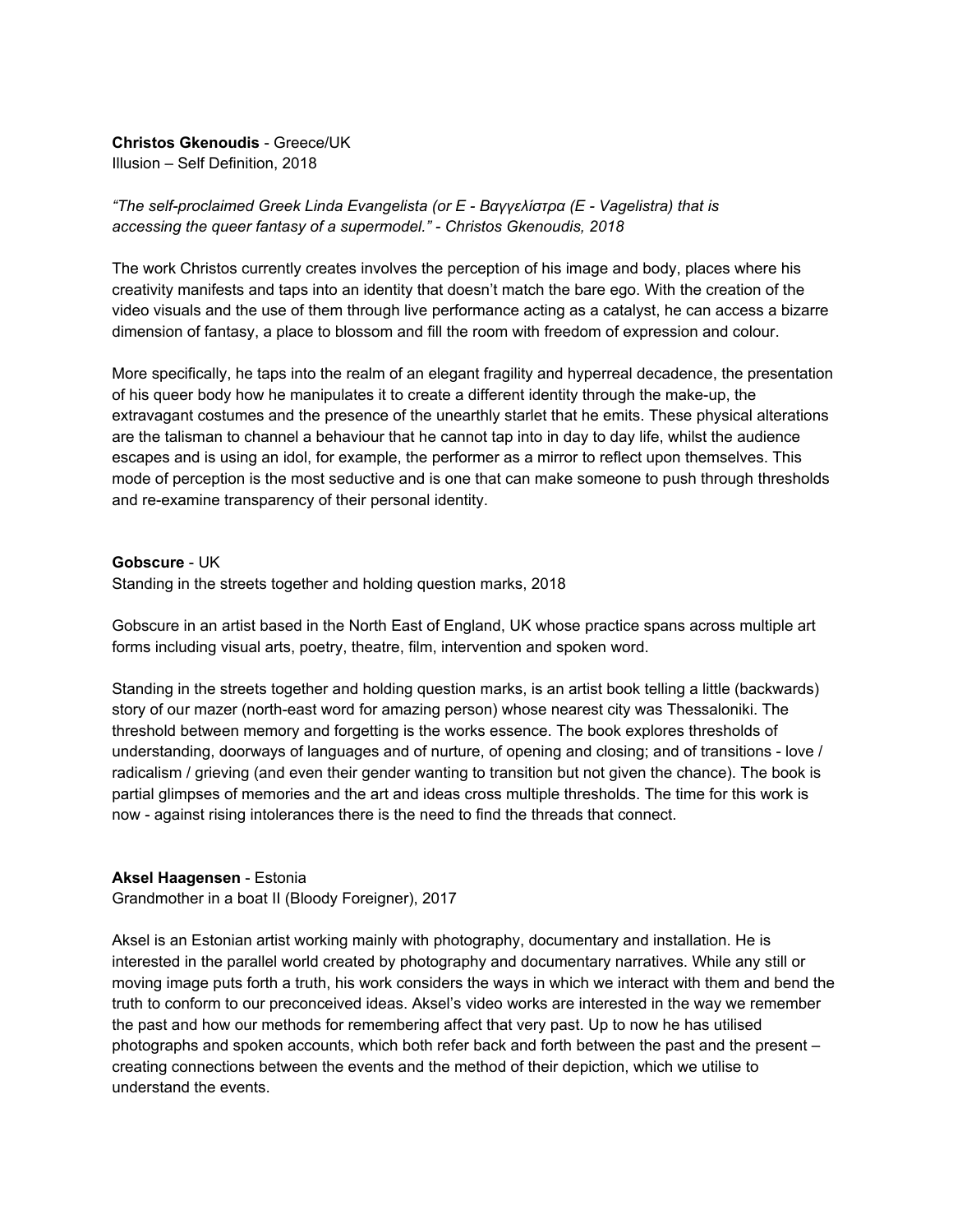Grandmother in a Boat is an ongoing series of videos, which consists of Vella Pihlak telling the story of how she escaped from Estonia with her family just before the Soviet invasion in 1942. In the video in this exhibition, subtitled Bloody Foreigner, Vella speaks about how she was accepted as a refugee in Sweden and later in Australia. The project draws a mirror to the current refugee crisis in Europe.

**Vera Hadzhiyska** - Bulgaria/UK Vera 2017 (ongoing)

Vera is a Bulgarian artist and photographer based between Bulgaria and the United Kingdom. Her art practice is rooted in personal and collective memory, migration and diaspora, as well as history, cultural and national identity. Apart from photography, Vera utilises mixed media in her art practice, such as sculpture, performance, audio and visual pieces, mapping, drawing, painting and printmaking, paper- and bookmaking.

The photographic series "Vera" is an ongoing project. It is an artistic interpretation of the forceful name changes (from Muslim to Slavic), forced Christening, and change of traditions, clothing and language of a significant part of the Bulgarian population before (1912 - 1940s) and during the Revival Process in Bulgaria (1950s - 1990s). The project investigates the Revival Process in connection to the 500 years long Ottoman Rule over Bulgaria (1396-1878), during which many Bulgarians were converted from Christianity to Islam. There is an invisible doorway between these two religions, between the Turkish and Bulgarian sense of national and cultural belonging of these people. Bulgarian citizens have been forced to cross this threshold back and forth numerous times through the years. The self-portraits Vera creates are a response to the stories of her grandparents experience with the forced name changes. In several of the self-portraits Vera wears a traditional dress that belonged to her paternal grandmother, of whom she was named after. Yet her grandmother had another name before Vera was born, a name which she was forced to forsake and never use again.

Alongside her photographs Vera also presents an audio piece which refers to Bulgarian migration . The Bulgarian Folk song "Ela se vie, previva (Fir-tree Is Winding)" tells the story of a newlywed girl, who is leaving her mother and father's home to go and live with her new husband's family. Metaphorically it can be interpreted as the parting of one person with their home when migrating to another country or place. It expresses the emotions and feelings many migrants experience when crossing that perilous threshold between the known and the unknown.

#### **Natasha Hall** - UK Walter Benjamin, 2017

Natasha Hall is a British International artist who has recently completely a Doctorate in Contemporary Landscape Painting at the University of the Balearic Islands. Working between mediums Natasha is constantly exploring the limits between the arts and the sciences, from documenting the reality of being a patient, the layering of landscape, and the interaction of climate change with historical accounts.

*Walter Benjamin* depicts a moment caught between the artist and the memorial to the aforenamed German Philosopher, which marks the place of his death in Portbou, a town situated at the Spanish-French border. In 1940, Benjamin had walked to Spain from Paris to escape the Nazis but was stopped in Spain by the Fascists, where he subsequently died, taking his own life ahead of being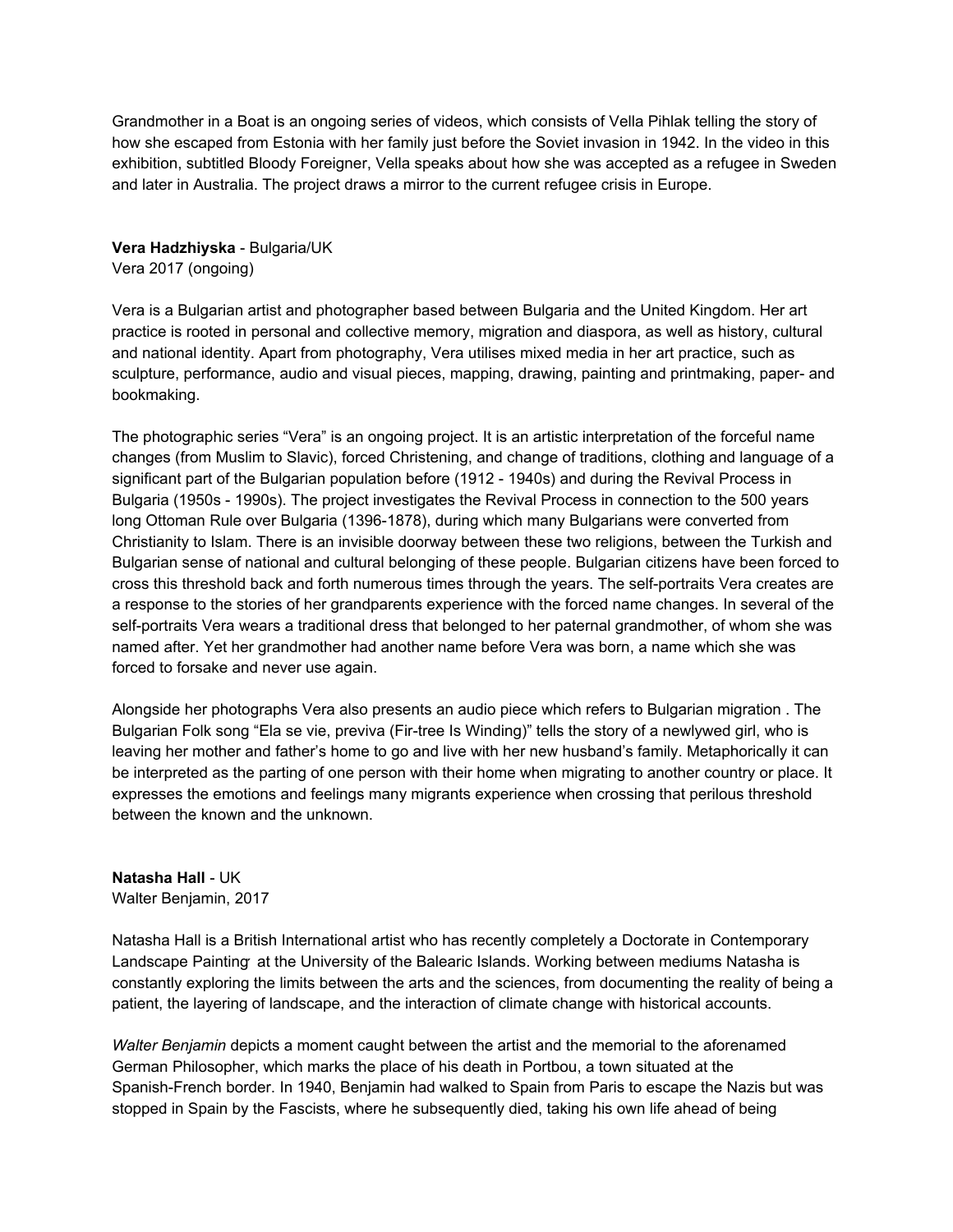captured. Natasha writes 'I was astonished to find a metal walkway cut into the coastline, leading down and stopped by a glass, which caught my own reflection layered with the a view to the sea. The sun was setting as I contemplated the cycle of history, mortality and surprises and was inspired to take this photograph as a memory of a memorable journey.'

#### **Jack Hughes** - UK

Through the Threshold, 2018

Jack is a British based artist born in North Wales. Working in oil paint, he creates paintings from digital collages, using imagery appropriated from historical and popular cultural sources and of interior and exterior sites. His curiosity lies within the ideas of existentialism and human isolation, the act of being and the consequence of existing. In painting from photographs in this style Jack attempts to remove the narrative of human existence which is deeply involved in the original medium. Commenting on 21st Century living and the isolation felt experiencing life through a screen depicting someone else's lifestyle, his images act as a gateway to an alternate reality that is either out of reach, or beyond control.

Through a use of digital collage and a range of marks made with oil paint *Through the Threshold* is inspired by several novels by authors linked with existentialism. At the tree lined gateway of the colourful sensationalised landscape with a strange ambiguity the figure lingers, curious yet filled with youthful optimism.

**Benjamin Jones** - UK S/2016 B 5, 2016

Benjamin's practice deals with photography's transformative, abstracting capacities. He is interested in how a photograph can become an object in its own right, detaching a viewer from the subject and instigating a dialogue about more fundamental relationships between time, memory, place and perception. His work is grounded by a fascination with the space we inhabit. Domestic and geographic landscapes, the blurring of truth and fiction, physical and psychological tropes of memory have all been the subject of, and continue to inform his practice.

For this exhibition Benjamin exhibits a new version of his artwork S/2016 B 5. S/2016 B 5 is a photographic work seemly depicting an ambiguous inhospitable terrain as seen from the vantage point of 'God's eye' view, or satellite. Created in Benjamin's studio and darkroom from painterly materials and silver gelatine prints, the high resolution document detaches the viewer from it's reality instead allowing the artwork to take on the guise of a geographical space. With no real relationship to a specific place, the artwork is left open to projection and possibility, allowing a subjective and fictional rendering to take place determined by the artwork's coordinates and dialogue within the exhibition space.

## **Virginia Karypidou** - Greece Doors, 2018

Virginia's artwork includes paintings that depict passages, doorways, thresholds and interior places. She works from photographs of places she has taken, drawing them on canvas in order to decompose them. The objects of the scene are gradually lost and as a result a foggy interior scene occurs, irrational and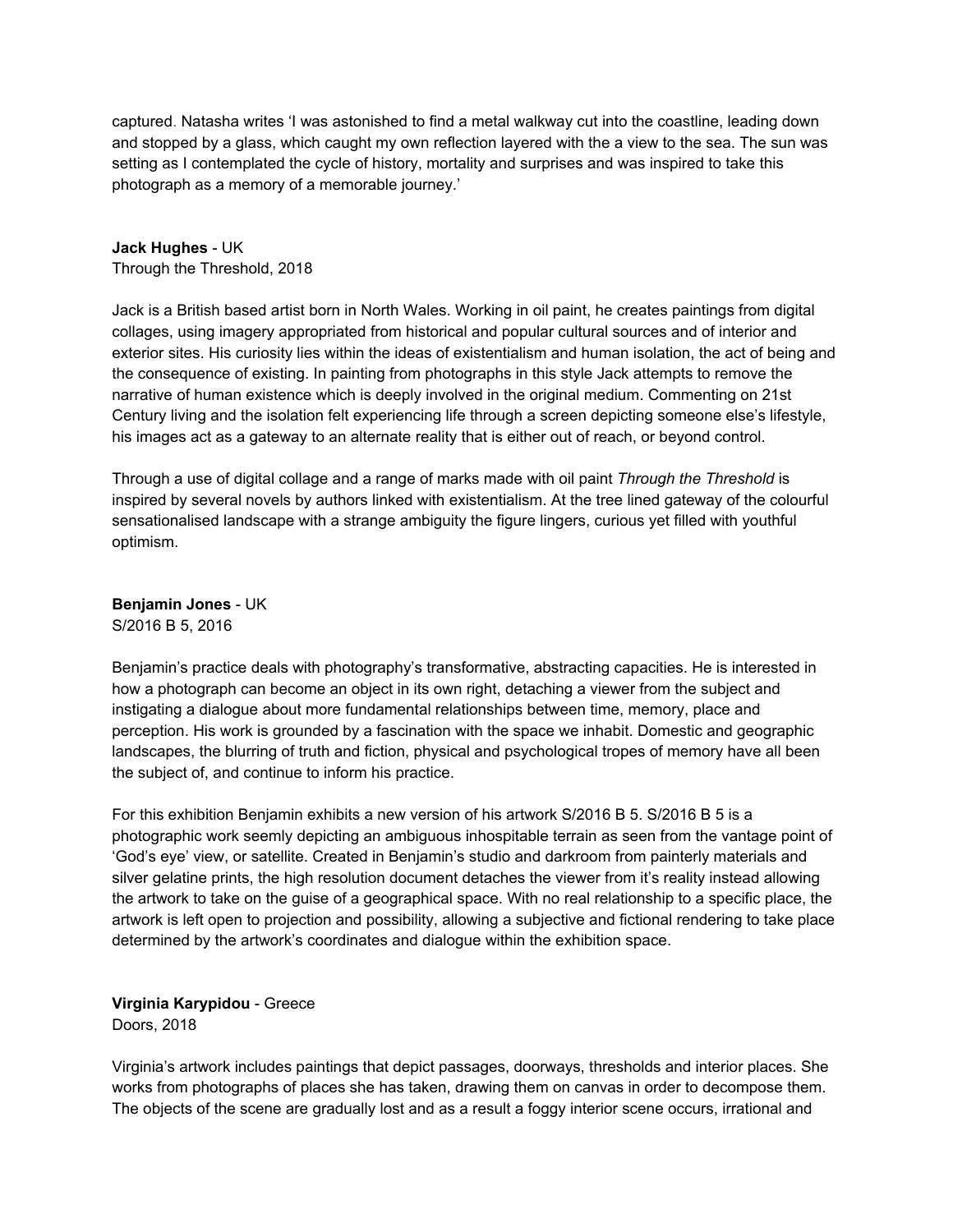lonely. The interior space acts as both a physiological space and a site of memory, with doorways allowing you to make up your mind whether to go to the next level. The viewer is placed in a non-defined space, even when open what is behind the doorway has a limited view. Big walls prevent decisions and increase hesitation. The doorway is a place you have to go alone, a step in the mind. Dilemma: stay at nowhere or move on to the unknown. Enter or not.

**Kishwar Kiani** - Pakistan "Made in China", 2018

What is a memory? How to recall it? And what are the parameters to recreate such forgotten moments. Through her drawings Kishwar explores moments of stillness and sanctuary. Digging through the crevasses of her past and resurfacing with old and forgotten stories. She recreate tales of laughter, marks of companionship and relive the nostalgia. She is interested in the banality and triviality of life, of lived moments, which one brushes off or locks away in dusty photo albums. Her practice explores the world of memories and its prevalent efficacies; moments that mark the progression of the self.

**Tony Linde** - Australia/UK Face VII, 2018

Tony is a printmaker working from a studio at Leicester Print Workshop in the UK. Primarily he works from photographs using digital manipulation, drawing and finally printmaking to create an image that is estranged from its original form and context. Through this process the viewer is given the space to construct a story based on their own experiences and with their own meanings.

Face VII is taken from a series of etchings which explore the idea of personal identity. The faces in his series hover on the threshold between representation and abstraction. Through his technical process from photograph to etching, the etching plate begins to develop its own identity, reflecting the way past experiences inform personal identity. Given his experimental process, the final print is always a surprise.

**Camilla Lundquist** - Sweden/Vietnam/Japan Portraits of you; for you, for me, 2016-17

The crossing and comprehension of thresholds is a central theme in Camilla's work. Being born between two cultures, the living world and its parallel underworld were originally metaphors for her struggle to cross freely between her different identities. Currently she is interested in the separation and connection between this world and the afterlife. Taking the shape of ritual or ritual-like process, her paintings and sculptures are repetitive and time consuming, becoming a personal ritual she enters into both frustrating and therapeutic. Camilla often uses lacquer in her practice, Vietnamese lacquer being a natural and traditional material unique to the region. She finds comfort in its qualities, using a layering process to add and erase, the act adequately reflects her personal and artistic searching of sense.

The making of Camilla's abstract lacquer portrait paintings series 'Portraits of you; for you, for me' involved a therapeutic process of finding and enshrining her grandmother's essence. As an attempt to surround herself within her Grandmother's watchful eyes, and therefore build a bond of communication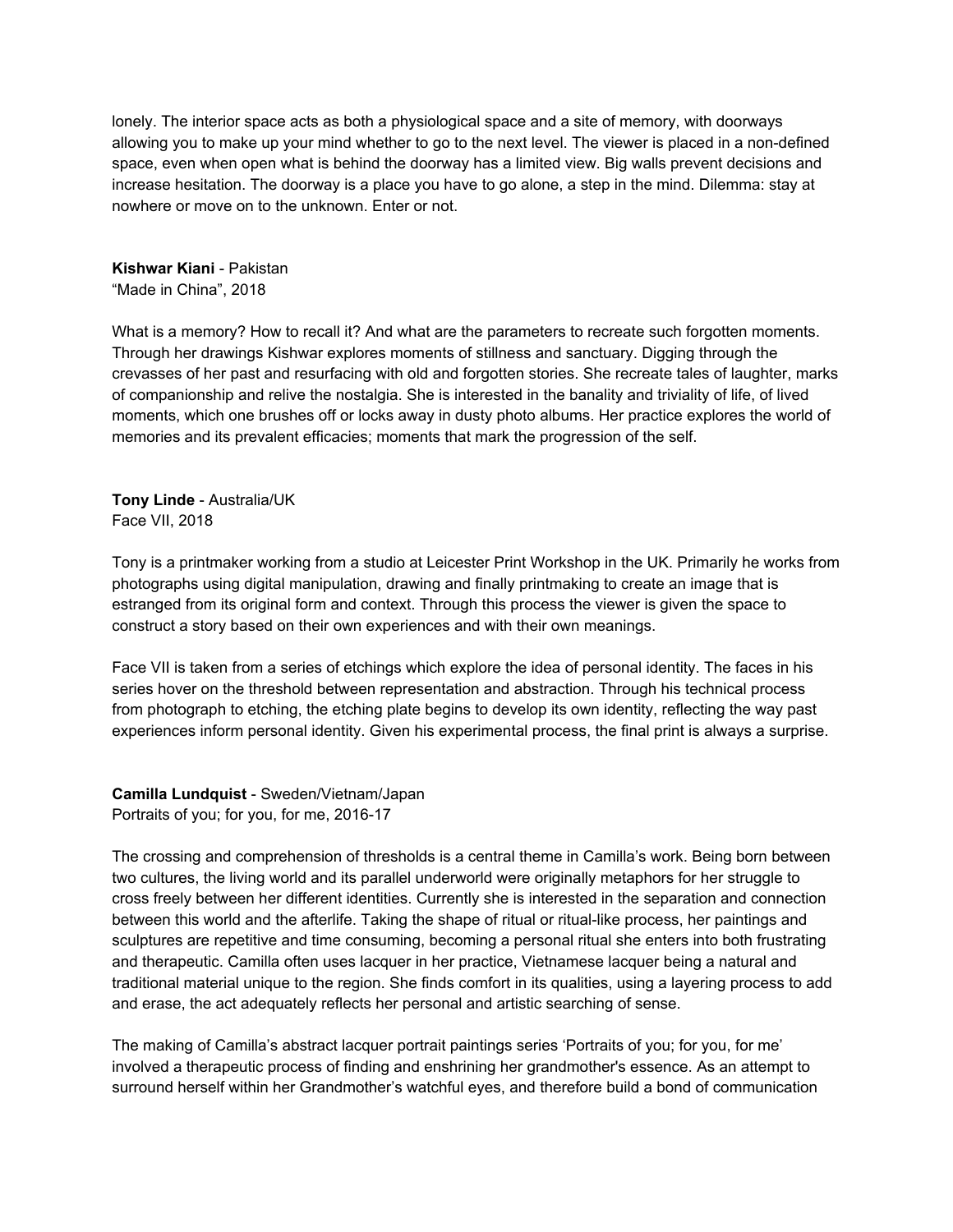between their two worlds. The smoke from the incense representing the threshold between this world and the ethereal.

**Nour Malas** - Syria/UK Pomegranate II, 2016-17

Nour is a London based Syrian artist recently graduated from Goldsmiths University of London. Her work is informed by her identity as an Arabic woman raised in the Middle East, and concerns the taboo of intimacy, sex and family relations within her cultural social structure, and its affects. She creates minimalist sculptures using materials such as plaster, latex, fabric and metal, to portray the sensuality of a woman's body, whether in relation to another or as a being itself. Inspired by Lucy Lippard's notion of 'materialising anxieties', and the psychology of Melanie Klein and Sigmund Freud, Nour delves into realms of sexual repression and the physical interaction of bodies through her material process.

In the Pomegranates series, female internality is studied through material, re-appropriating bodily experiences in an attempt to represent the taboo of a woman's sexual constraints with the other. The series also considers the mythology behind a pomegranate, which is believed to be a symbol of fertility within Middle Eastern culture.

**Enzo Marra** - Italy/UK Cradling Artwork, 2018

Enzo Marra's creative practice is concerned with the exploration and pictorial analysis of the art world. He is occupied with how the art world can be seen from the insiders and the outsiders point of view, the valuing of artworks hand their auctioning for astronomic figures, the processes and activities that occur behind the privacy of studio doors, the hanging and display of works animated by the commodified space of the gallery, the milling of observers in gallery spaces, the way that their presence then gives life and purpose to the works on display.

Cradling Artwork is a painted image that deals with the artists relationship with their own artworks. The line between family and object blurred by the creative moment.

**Ryoko Minamitani** - Japan/UK Conversation lines and colours, 2018

Ryoko is a Japanese born artist, living in the UK. Her art practice is influenced by abstract expressionism, psychology and spiritualism such as Shintoism, Buddhism, non-dualism, and healing therapies. Within her practice she explores the relationship between spirituality and artistic expression through meditative states. Through her artistic method and belief of transferring inner unconscious feeling onto the artwork, she wishes to express an invisible existence or energy such as the spirit of the nature as visible artwork.

Conversations lines and colours explores the threshold space of opposing states, such as line and colour, feeling and reason, masculine and feminine, material and spiritual. Bleeding into one another a sense of balance and harmonious communication is achieved.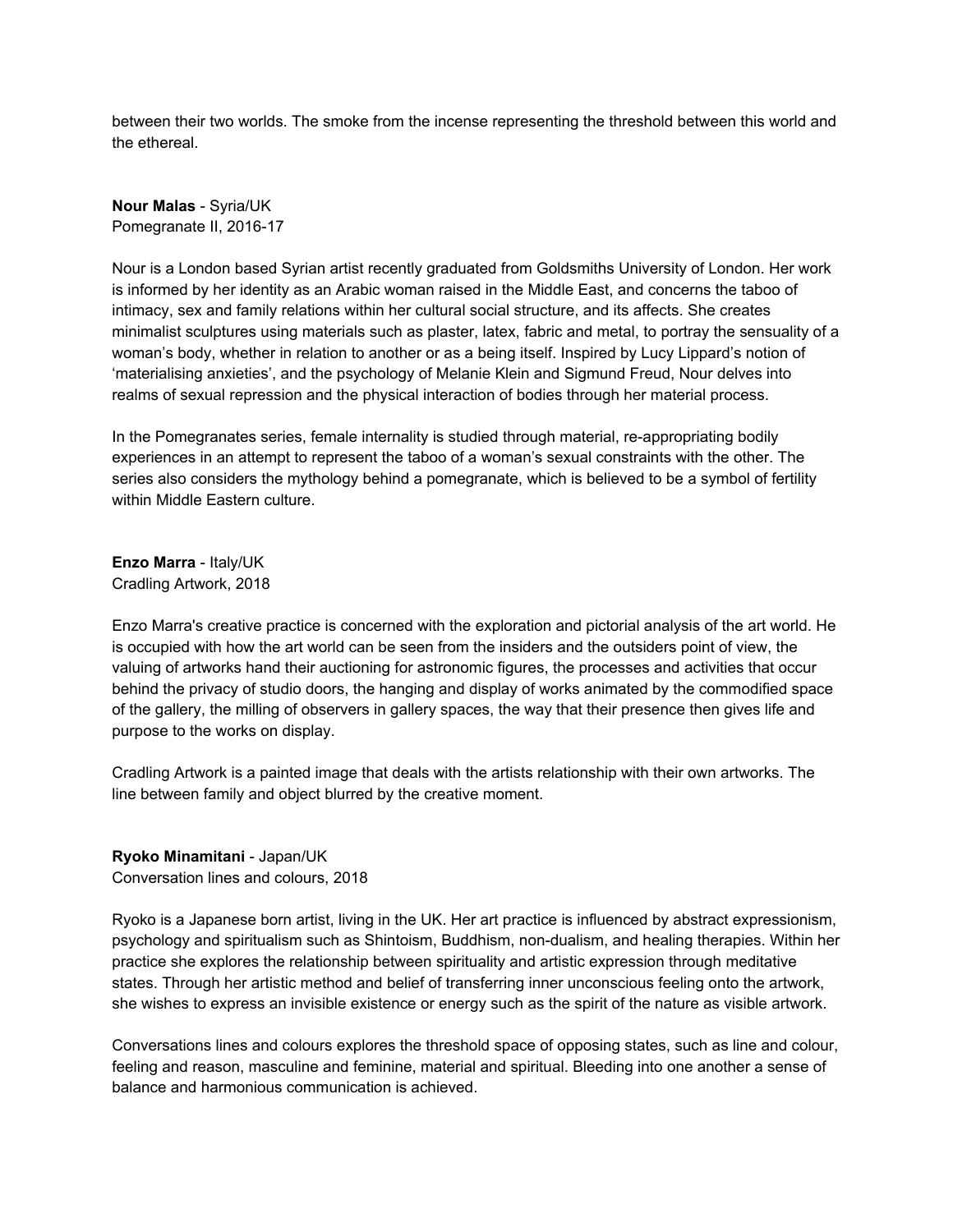**Janet Morrow** - USA Border Work, 2018 Wind Maps, 2012

Janet Morrow creates art that is conceptual in nature. She employs a wide variety of media, selecting the materials that are most appropriate to express a particular idea. Much of the work examines issues of otherness, deafness and disability, frequently taking the form of installations composed of abstract sculptural forms. For the exhibition Janet presents two works which explore the concept of thresholds.

*Wind Maps* considers the way in which a threshold can mark a major change– a line drawn that divides what was before from what is now, that impacts us in a way that leaves us reeling and forces us to redefine the way we view our world and ourselves. Janet created *Wind Maps* in wake of losing her hearing, although the process took place over a period of 15 years, there was a point when she crossed a threshold from being a normal "hearing person" to becoming something else. The piece is constructed of 49 vellum panels, 7 x 7 because that is a number associated with the idea of completeness. Wind maps are graphic representations that attempt to show the direction and speed of the wind in a particular area. The thousands of little holes and piercings in the panels depict prevailing wind patterns in places that are of significance in the artists own life. She created the wind map designs by repeatedly piercing the vellum, committing an act of violence against it, representative of the sometimes painful and involuntary nature of change.

*Border Work* is a new artwork which considers the threshold as a boundary and dividing line. For this piece, Janet used semi-transparent plastic and crocheted it in an openwork design. The sculpture is permeable, allowing us to have glimpses of what's on the other side, as we do in the myriad thresholds we cross in our lives. Through the process of making Janet was reminded of Clotho, the Fate who spins the thread of life. To live is to experience change after change after change – we cross thresholds every day, some more significant than others, but the essence of our existence is change and adaptation. She considers the thought of a permeable membrane woven of the thread of life draping the threshold between "now" and "next." The title of this piece "Border Work" draws upon two references she hears often. Living in Texas, conflict over control of the Mexican border rages on – should it be controlled, how should it be controlled, what place should compassion have in this dialog? The other makes reference to the relationship between online/virtual communities and real life. When there is "slippage" between the two – influence from one impacting the other --it is sometimes referred to as Border Work. In both these instances, despite efforts to maintain solid boundaries, we see persistent evidence that thresholds are permeable and there is always a flow back and forth.

**Simon Raven** - UK Performance Hero, 2018

Simon Raven is a UK based artist working in performance and film. He is currently undertaking PhD research (Northumbria University) into radical implications of Disability Art, with a particular interest in the cultural effects of a disease and drug-centred approach to 'mental health'. For this exhibition Simon Raven has made two new site specific performances, one which takes place during the exhibition preview and the other off-site in Afytos.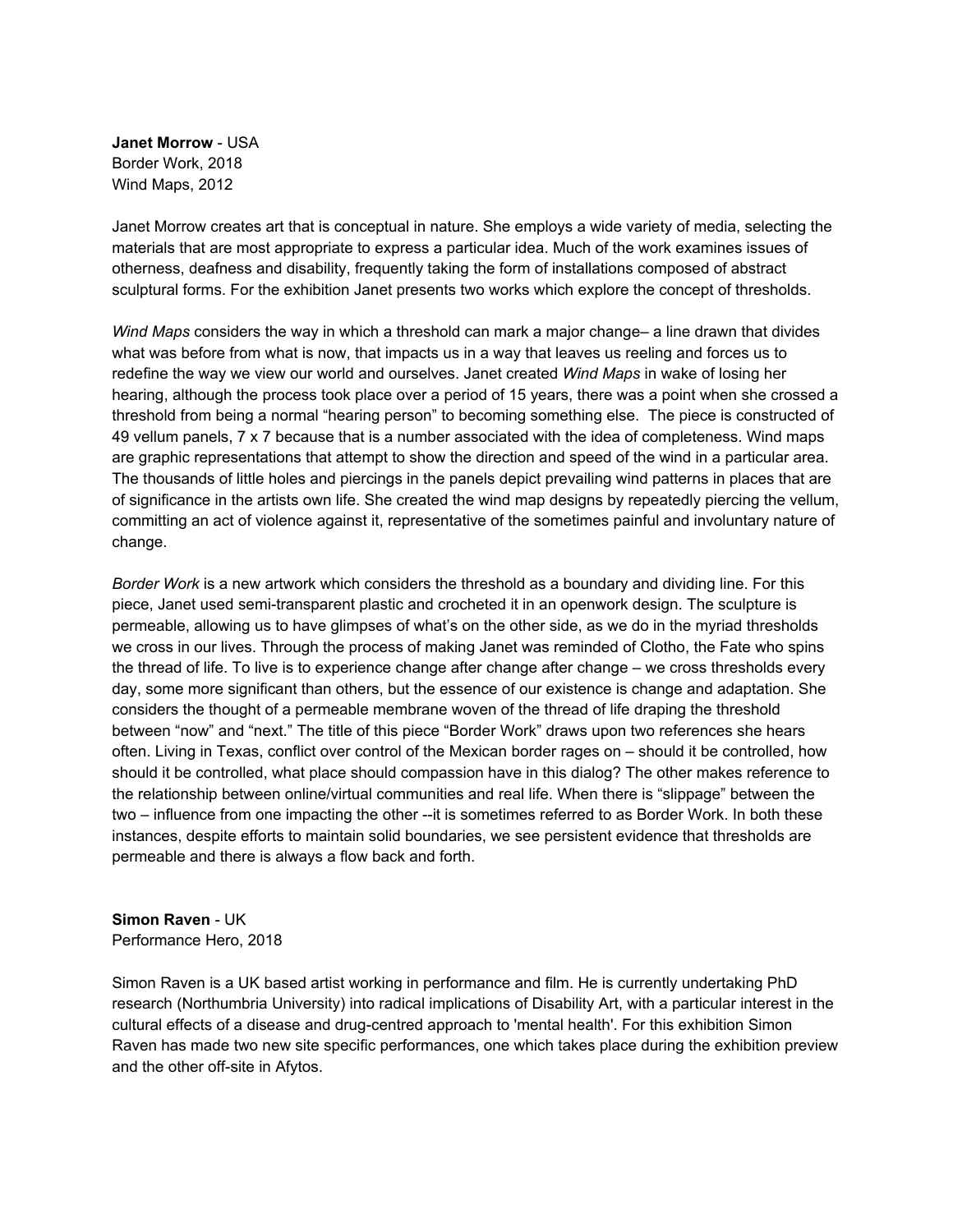In Greek mythology, Hero lit a lamp in her tower at night to guide her lover Leander as he swam across the sea to meet her. One stormy night the wind blew out Hero's lamp, Leander became lost and drowned. Seeing his body washed up on the shore, Hero was beset by grief and leapt to her death. This tragic love story might be applied to contemporary Thessaloniki, which offers a threshold for migrants seeking a new life, often after having made a dangerous sea-crossing. Although postmodernity has exposed and abandoned the singular notion of the 'hero', our cultural investment in mock-heroic figures - from footballers to performance artists - persists nevertheless. Performance art is a medium through which psychological thresholds can be crossed in safety. Combining these ideas, in 'Performance Hero' Simon will make a new interpretation of the Hero and Leander myth, by mock-heroically treading an imagined threshold between mind and body, night and day, sea and land, belonging and estrangement, human and inhuman, hero and fan.

## **Valentino Russo** - Italy/Netherlands The Sweet Escape, 2018

In Valentino's videos, installations, drawings and paintings he employs a poor, amateur, "homemade" look which refers to that of the user-generated content of social networks and online platforms, in which users produce and share cultural objects flattening any aesthetic or historical hierarchy. Technical skills and craftsmanship are no longer relevant in this regards. What matters is velocity, multiplicity, smartness. Found footage and found materials are fundamental in Valentino's practice since they represent the idea of the endless recycle of culture that takes place in our "social-media based" society. Nevertheless, his focus is not limited to the "world wide web", from which he is inspired in terms of "form". The content of Valentino's works refers to a contemporary human condition of addiction, for example from to drugs and entertainment, passivity, apathy, nihilism. People, especially from the artist's generation, born between the late 80s and the early 2000s, seem to have abandoned any interest in politics and are disillusioned about the possibility for a real positive change in the forthcoming future. Despite the apparent freedom of today's ultra-connected world, in which we can be everywhere at the same moment, do what we want, be as we like, it seems to be always more complicated to form a solid opinion about one's own identity and role in society. Through Valentino's practice he acts as that of a storyteller, presenting metaphors, allegories, fictions.

*The Sweet Escape* is a story about flattening, stuckness and the need to find a way out of the daily banality through drugs and passive consumption of silly entertainment. The characters in the video are looking for a moment of change, for new possibilities to open, for a step out of the routine.

**Lucy May Schofield** - UK Awake, 2017

Lucy's practice explores the space between the notion of home and the unfamiliar. The increasing separation we can experience from our connection to the daily rhythms of the sun and moon has elevated Lucy's interest in work that turns our gaze to the patterns of life and the nature of the everyday. Within her practice Lucy aims to develop conversations around isolation and intimacy, impermanence and loneliness through a magnification of intangible elements such as light and time. Migration and dislocation, vulnerability and a state of belonging continue to be recurrent themes she returns to. Working directly in collaboration with the landscape and being open to the way in which time behaves in remote places has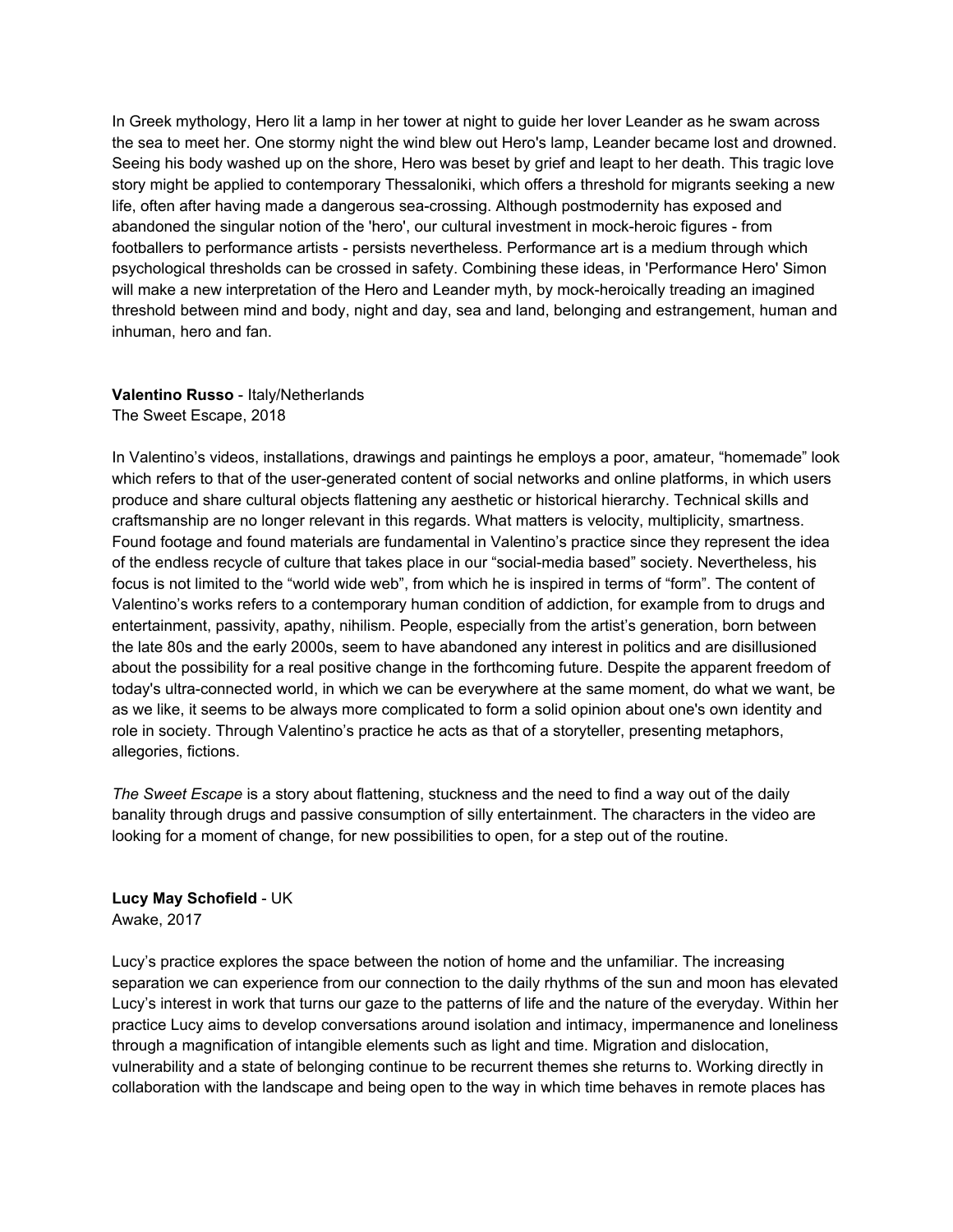resonated in ritualistic and repetitive acts of paper making, performance, printmaking, stitch and photography.

Awake is a daylight sleep performance marking the Vernal equinox on March 21st 2017. A time-lapse video documents the days' sunrise to sunset on the remote Northumberland moors, in one of Europe's darkest skies. The silk sheet lining the mattress on which the artist lays creates a UV-sensitive cyanotype print of the day. This performance is part of a larger body of work exploring threshold states of transition and temporality. Acts of time-based printmaking mark the passage of light and time in relation to experiencing the environment through a human filter.

#### **Aleschija Seibt** - Germany Untitled (divide), 2018

Buttermilk on window glasses, exposed to the elements. Panels of fabric, changing the perception of a room. Ropes that wander through the exhibition space. Aleschija's work follows a rhythm and it determines a rhythm; moving and changing. Overarching themes are processes, choreographies and the points between works of art and their temporality. Often, architectural situations are the basis for the works. Be it that she uses shapes and sizes taken from urban spaces or that she analyzes everyday motion sequences.

For the exhibition Alschija has created a site specific installation where the function of the barrier often used in museums and galleries to protect artwork, or to draw a dividing line between artwork and visitor, is called into question. The barrier system is put into a new context as an artwork itself within the exhibition space. It's function becomes fuzzy, and architecturally it develops dialogues with the other artworks and a new trajectory influencing the movement of the spectator as they too become part of the installation.

## **Chris Webb** - UK

In Moments Like These, 2018

Chris Webb is an abstraction painter, primarily inspired by his photography and memories walking along the harbour shoreline in Hampshire UK. Following a diagnosis of a chronic eye condition, with permanent sight loss by 2016, Chris was determined to adapt his painting to his vision. Today his visual impairment informs his artwork in very profound ways. Bringing together his abstraction scrape techniques and the use of a limited palette with thick acrylic paint Chris refined his painting style. He is able to create a sense of depth to the seascapes and landscapes he paints, providing a tactile as well as visual experience for the viewer. His work has also become more emotionally driven, shifting focus from a direct representation of a scene.

*In Moments Like These* sits within Chris's usual subject matter of seascape and shoreline paintings but takes his practice in a new direction bringing his abstract style and technique into contact with refugee stories and mediated news. The painting is inspired both by the images shared worldwide of refugees crossing the sea in boats in orange life jackets, and a particularly affecting story of a Syrian mother and child's journey. Chris's work captures a moment of physical crossing and uncertainty, at the same time crossing creative and conceptual thresholds, and putting into perspective global and individual challenge and struggle.